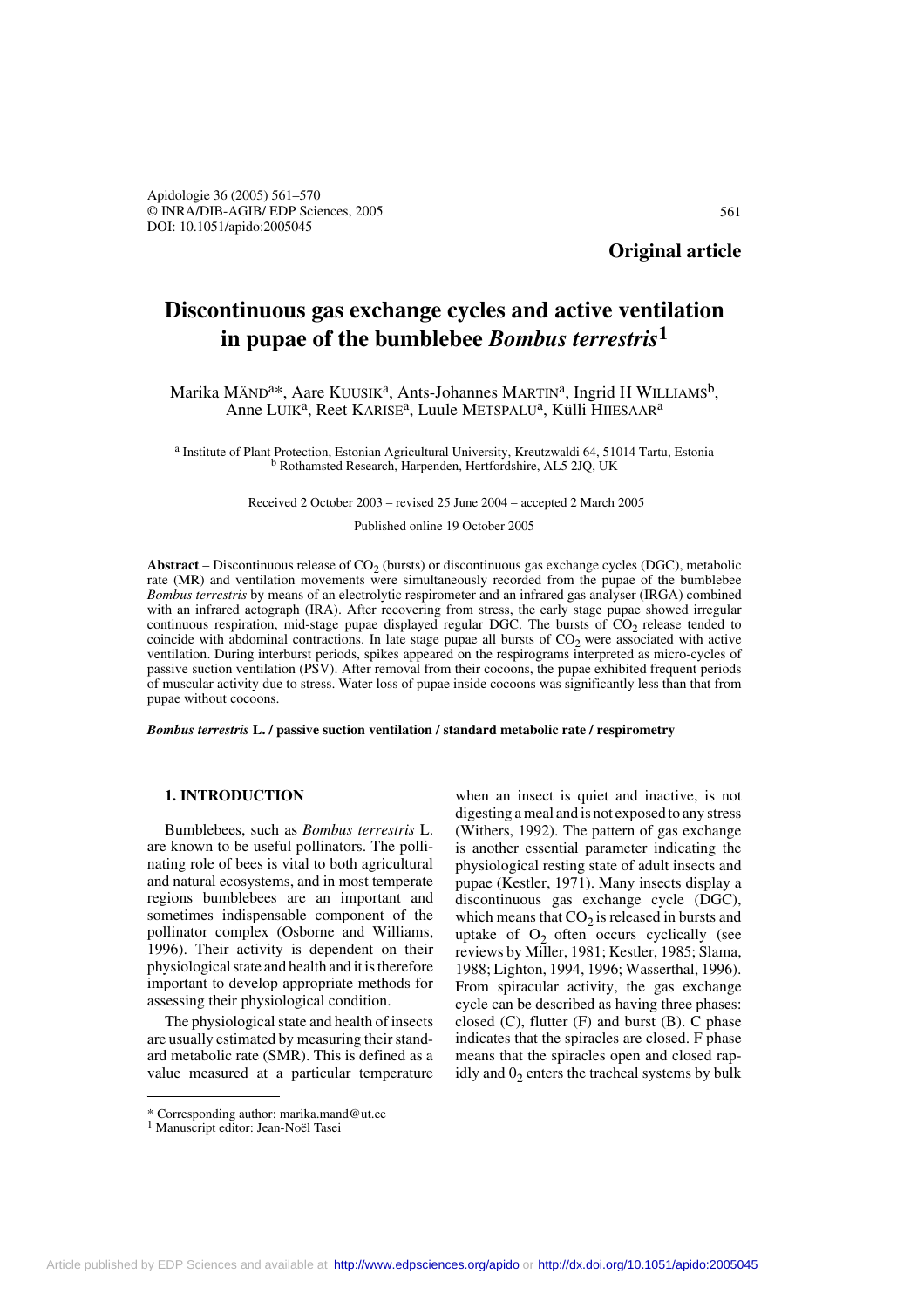flow or by diffusion or a combination of the two. During the B phase a sudden release, or burst, of carbon dioxide occurs. Moreover, cyclic  $CO<sub>2</sub>$  release is a sensitive indicator of physiological stress in insects (Kestler, 1991).

Some studies have addressed gas exchange in adult bumblebees, mainly in hibernating queens (Silvola, 1984; Beekman and Stratum, 1999), or in workers at low temperatures (Kuusik et al., 2002). Adult bumblebees are almost continuously active and it is therefore difficult to measure their standard metabolic rate or their gas exchange patterns during normal activity at ambient temperature.

To date, information on gas exchange patterns and ventilation movements in bumblebee pupae within their cocoons have not been reported. It can be presumed that, when enclosed within the cocoon, the pupae are only weakly exposed to stress factors. To measure the gas exchange patterns and ventilation movements of pupae within cocoons, devices which allow the recording of gas exchange and abdominal contractions through the cocoon must be used.

This paper reports a study of the metabolic rate (MR), gas exchange patterns and ventilation movements in *B. terrestris* pupae inside their cocoons using combined non-invasive methods which allow simultaneous recording of these different activities at temperatures prevailing in the brood of bumblebee colonies.

# **2. MATERIALS AND METHODS**

#### **2.1. Insects and weighing**

The colonies (Natupol hives) of the bumblebee *B. terrestris* were purchased from Koppert Biological Systems B.V. (the Netherlands). The colonies were kept in nest boxes in the laboratory at the temperature of 22–25 °C. All manipulations were carried out under red light. The temperature in the brood chambers was 28–30 °C. All colonies were supplied with unlimited amounts of sugar or honey solution and fresh pollen collected from honey bee colonies. Neither colonies nor pupae used in this study were parasitised or infected by diseases.

For the experiments, pupae weighing at least 120 mg were selected. The pupae used were of three age groups: (1) 25 early stage pupae with non-pigmented eyes and white body,  $(2)$  35 mid-stage pupae with pigmented eyes and non-pigmented (white)

body and (3) 30 late stage pupae with pigmented bodies.

After respirometry pupae with the cocoons removed were weighed to 0.1 g on an analytic balance. Body mass loss was measured gravimetrically, but then the pupae were weighed to 0.01 mg using a microanalytic balance. During the measurements of mass loss, the pupae were kept at  $22.0 \pm 0.5$  °C in ambient room humidity (55–65% RH). The gravimetric method assumes that mass loss and water loss are equivalent in the pupal stage when there is no intake of food or water (see Hadley, 1994). Hence, assuming fat metabolism, pupal mass loss will be referred to below as water loss. All recordings were made at 28 °C, which is the normal temperature for bumblebee brood (Heinrich, 1974).

## **2.2. Constant-volume respirometry**

A differential electrolytic microrespirometeractograph was used for the sensitive recordings of gas exchange cycles and microcycles (Kuusik et al., 1992; Tartes and Kuusik, 1994; Tartes et al., 1999, 2000, 2002). This closed-system and constant volume micro-respirometer allowed simultaneous recording of metabolic rate, discrete  $CO<sub>2</sub>$  releases (bursts), rapid intakes of air into the tracheae referred to as passive suction ventilation (PSV) in microcycles, and active abdominal movements. The rates of generation of oxygen by electrolysis are indicated on graphs as oxygen flux ' $F_{02}$  (mL O<sub>2</sub> h<sup>-1</sup>)'. They represent also the recorded transient mL rate changes of  $CO<sub>2</sub>$  release or air intake as indicated.

The respirometer ensures continuous replacement of consumed oxygen with electrolytically produced oxygen. The insect itself plays an active role in this self-regulating system. Rapid changes of pressure in the insect chamber, caused by active body movements of the insect, or other rapid events, will lead to corresponding rapid changes in the electrolysis current reflected as spikes on recordings. Carbon dioxide release causes a rise of the liquid meniscus in the left side of the U-shape capillary (Fig. 1), thus, the photodiode is screened from the light beam. This event causes a temporary decrease in the electrolysis current and oxygen generation. In this way,  $CO<sub>2</sub>$  bursts are not measured but only indicated on the respirogram as clear downward peaks lasting several minutes (Figs. 2, 3A), and these peaks we refer to as bursts of carbon dioxide. A 15% potassium hydroxide solution was used to absorb the  $CO<sub>2</sub>$ .

Most measurements were made using pupae enclosed within their cocoons, although some patterns were compared with those of enclosed pupae after their removal from cocoons  $(N = 12)$ . When the smallest volume changes in the insect chamber due to passive suction ventilation (PSV) were to be recorded using high resolution, then a small aperture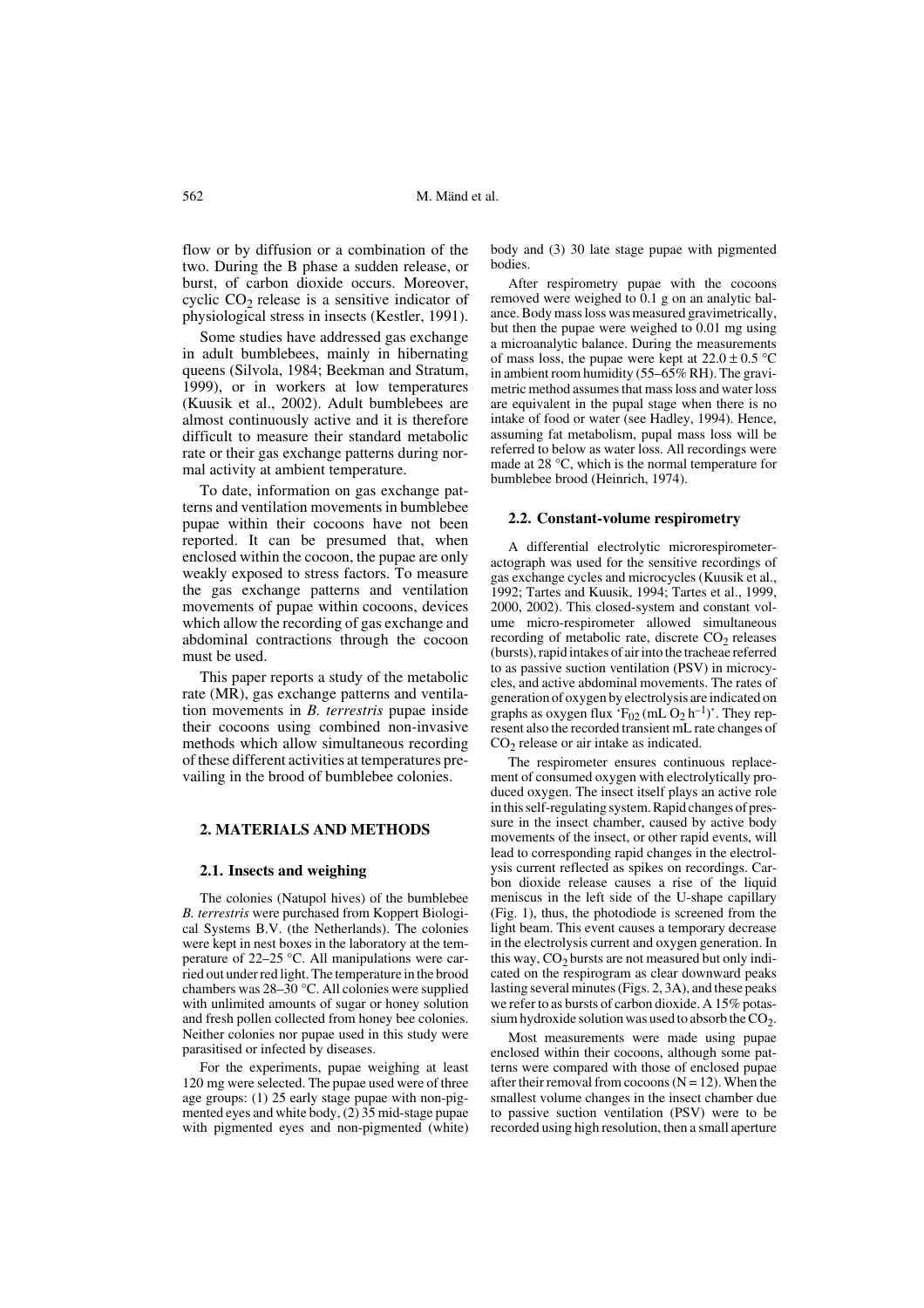

**Figure 1.** A scheme of the electrolytic respirometer, that may be switched to the flow-through system of an infrared gas analyser (IRGA). (1) Glass capillary with ethanol;  $(2)$  light source;  $(3)$  photodiode;  $(4)$ tubing to the compensation vessel (a thermos bottle 0.5 L); (5) an electrolysis unit with Cu and Pt electrodes; (6) air inflow from the IRGA; (7) insect chamber with infrared-emitting diode (A) and infrared-sensor diode (B); (8) air outflow to the IRGA; (9) vessel for potassium hydroxide.

(about  $1 \text{ mm}^2$ ) was made in the cocoon near the head. The pupae without cocoons in the transparent insect chamber were sometimes visually observed for body movements using up to 40× magnification of a stereomicroscope (Olympus SZ 40).

## **2.3. Flow-through respirometry**

The infrared gas analyser, or IRGA (Infralyt-4, VEB, Junkalor, Dessau), was used to prove that the presumed  $CO<sub>2</sub>$  signals; i.e., the downward peaks on the recording of the electrolytic respirometer, were actually due to  $CO<sub>2</sub>$  bursts and to measure them quantitatively (Fig. 3B). IRGA was calibrated at the different flow rates by means of calibration gases (Trägergase, VEB, Junkalor, Dessau) and with gas injection. Air flow rates from 3.6 to 10.8 L per h were used; the lower air flow rates gave higher sensitivity. The insect chamber could be switched either to the IRGA or to the electrolytic respirometer without disturbing the insect as seen in Figure 1 (see also Martin et al., 2004).

# **2.4. Infrared actography**

The electrolytic respirometer and IRGA both were combined with an infrared (IR) cardiograph, which we refer to as the IR actograph (IRA), because it records not only heart pulses but also all other

abdominal contractions. An IR-emitting diode was placed on one side of the chamber near the ventral side of the abdomen, while an IR-sensitive diode was placed on the opposite side of the chamber. The light from the IR-diode was modulated by the contractions of the heart and skeletal muscles. The level of output voltage reflected the vigour of the muscular contractions of the insect (see Hetz, 1994; Hetz et al., 1999; Metspalu et al., 2001, 2002; Kuusik et al., 2002). Abdominal contractions resulted in downward spikes, muscular relaxations were directed upward.

#### **2.5. Data acquisition and statistics**

Computerized data acquisition and analysis were performed using DAS 1401 A/D hardware (Keithley, Metrabyte, USA) with a 10 Hz sampling rate. The mean metabolic rate was automatically calculated by averaging data over a period involving at least 3 periods of activity or at least 12 cycles of gas exchange; i.e., a period lasting at least 1 hour.

Means, standard deviations and the number of observations (N) are reported. Tests were performed using a statistic package StatSoft ver. 6, Inc./USA. Means were compared using Student's t-test or by repeated measures ANOVA, after testing for homogeneity of variances. The level of significance for all tests was  $P \leq 0.05$ .

# **3. RESULTS**

# **3.1. Cyclic release of carbon dioxide and active ventilation**

During the first 2–3 hours of recording, the pupae enclosed within a cocoon, displayed activity periods recorded as irregular spikes on both on the respirograms and on the recordings of infrared actograph (Fig. 2A). The irregular pattern comprised several events: abdominal contractions, heartbeats and small bursts of  $CO<sub>2</sub>$ . These were quite similar to those previously recorded from pupae after removal from their cocoons. However, the resting periods of pupae within cocoons became gradually longer lasting 20–50 min alternating with activity (Fig. 2A). During the resting period, clear small fluttering bursts of  $CO<sub>2</sub>$  release in microcycles were recorded from mid-pupae with a frequency of 9−14 bursts per hour (mean 12.6 ± 2.5 bursts h<sup>-1</sup>), with each burst lasting  $1-2$  minutes (Fig. 2A). In young pupae we did not detect the clear cycles of gas exchange.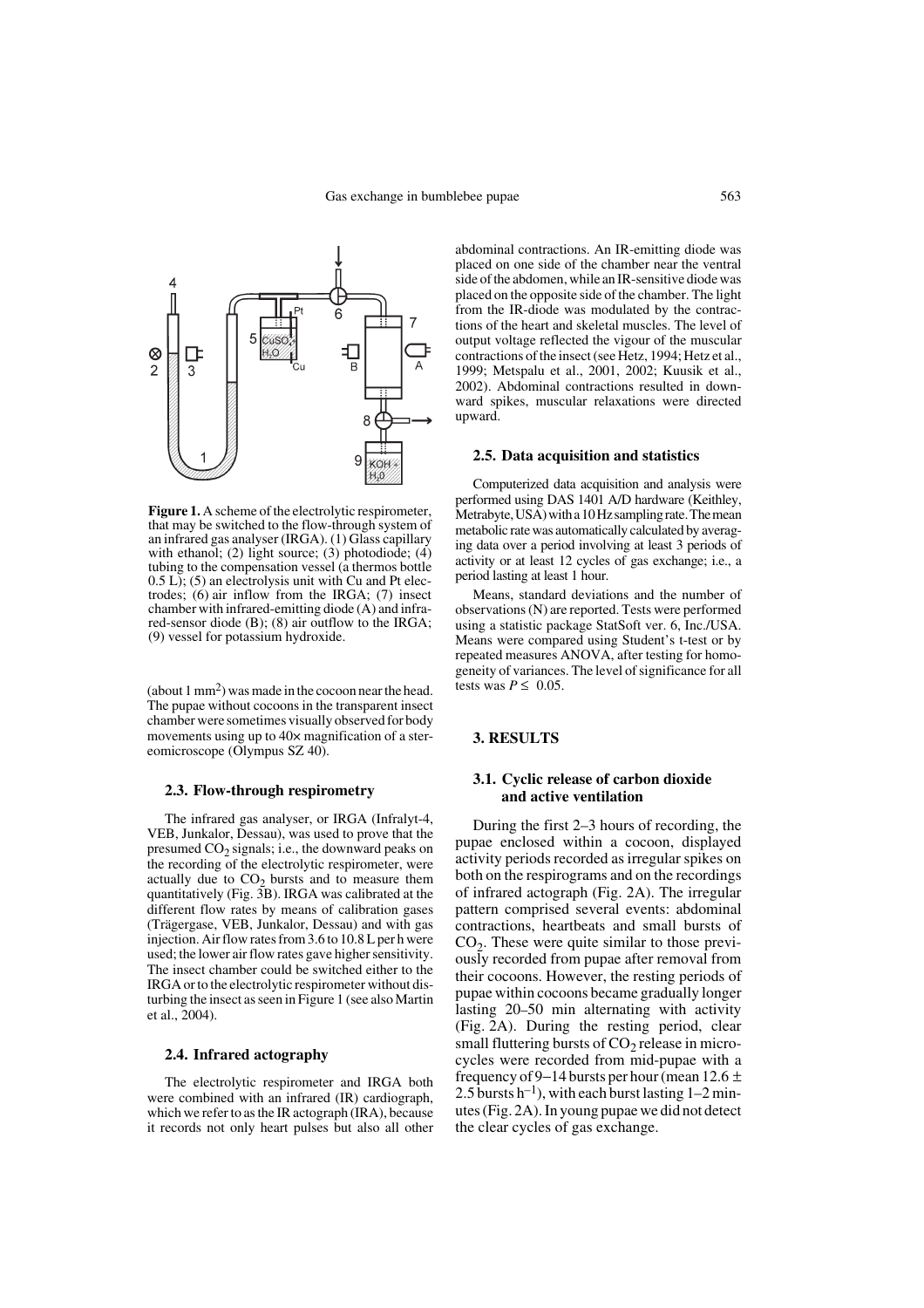

**Figure 2.** (A) A typical pattern of muscular activity (solid line) alternating with the resting periods (dotted line) in a mid-stage pupa of *Bombus terrestris* (525 mg) enclosed within a cocoon. The lower trace (left axis) is a recording of the electrolytic respirometer; the upper trace (right axis) is a simultaneous recording of infrared actograph. (B) A detail of the right part of the upper figure: a resting period with bursts of  $CO_2$ ; note that most of the bursts begin with an upward spike (indicated by asterisks) due to an inspiration stroke (lower trace, a recording of electrolytic respirometer). The upper trace is the simultaneous recording of infrared actograph; note that each inspiration stroke is associated with an abdominal movement. A short ventilation bout is denoted by arrow. The horizontal line is a period of heartbeat. (C) A detail of the upper figure made with higher time resolution.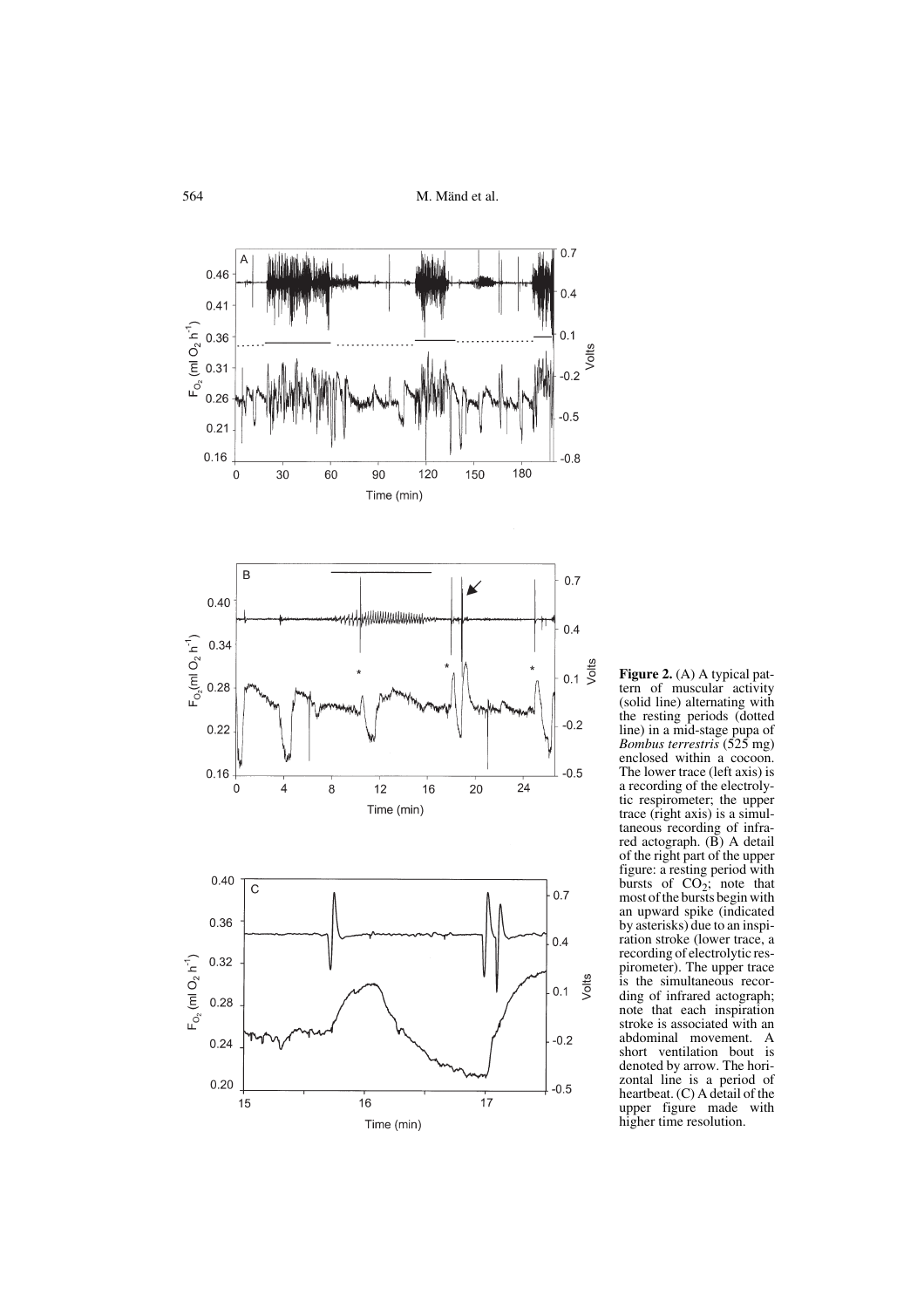After 3–4 hours of recording, the irregular bouts of vigorous abdominal contractions ceased and clear and regular bursts of  $CO<sub>2</sub>$ appeared with the frequency of 4–10 (mean  $7.3 \pm 1.9$ ) per h (Fig. 2B). In addition, the cyclic gas exchange was not interrupted by irregular bouts of vigorous abdominal contractions.

After removal from the cocoon, the pupae showed long periods of abdominal contractions or activity, alternating with short resting periods. The latter usually lasted less than 5 minutes, and were thus too short to monitor gas exchange rhythms and other events. The patterns of activity were quite similar to those recorded in pupae inside cocoons (Fig. 2A). However, there occurred also mid-stage pupae and late stage pupae displaying clear cyclic gas exchange soon after removal from their cocoons.

Many (about 60%) of the small bursts began with an inspiration movement of the abdomen and oxygen uptake. This was reflected on the recording trace as an upward peak and simultaneously on the recording of infrared actograph as a spike due to a muscular contractionrelaxation or abdominal compression-decompression. Sometimes a short bout of 2–4 strokes of ventilation movements occurred during the final part of the burst of carbon dioxide (Fig. 2C).

In mid-stage pupae the abdominal contractions during the ventilation periods tended to coincide with the bursts of carbon dioxide, with many of the contractions occurring in groups (bouts) at the same time as the bursts of carbon dioxide (Fig. 3A, B). However, during some interburst periods, single movements occurred. About 20% of the mid-stage pupae displayed clear DGC, where the bursts of  $CO<sub>2</sub>$  were accompanied by abdominal ventilating movements. In late stage pupae, all abdominal contractions, interpreted as active ventilation, were strongly associated with the bursts of carbon dioxide (Fig. 4).

#### **3.2. Passive suction ventilation (PSV)**

PSV occurred between the  $CO<sub>2</sub>$  bursts in flutter periods when air was sucked periodically into the tracheae when the spiracles were slightly opened for a fraction of a second (0.2– 0.3 s) and then when they closed, after which a slight negative intra-tracheal pressure devel-

oped. This type of gas exchange formed a typical pattern on the respirogram: an almost vertical upward spike due to the microopening of the spiracles, followed by a descending trace after the closure of the spiracles (Fig. 5) during micro-constrictions where even the minute flutters (nano-cycles) could be resolved. Visual observations through the microscope during recording showed telescoping movements of the abdominal segments: rapid retraction followed by slow passive contraction due to internal  $O_2$  consumption and tracheal and abdominal collapse.

This typical pattern of PSV was most clearly recorded in mid-stage pupae when the interburst periods lasted 5–8 minutes. The PSV was not detected in the early stage pupae, probably because their soft integument does not allow development of negative intratracheal pressure. The frequency of PSV ranged from 80 to 115 (mean  $96 \pm 12$ ) per hour. The corresponding  $CO<sub>2</sub>$  release is shown in Figures 3 and 4 as the typical flutter period pattern.

## **3.3. Metabolic rate and water loss**

Late stage pupae enclosed in cocoons exhibited significant differences in metabolic rate between activity and resting periods  $(1.29 \pm 0.27 \text{ mL} \cdot \text{O}_2 \text{ g}^{-1} \text{ h}^{-1} \text{ and } 1.07 \pm 1.07 \text{ m}^{-1} \text{ m}^{-1} \text{ m}^{-1} \text{ m}^{-1} \text{ m}^{-1} \text{ m}^{-1} \text{ m}^{-1} \text{ m}^{-1} \text{ m}^{-1} \text{ m}^{-1} \text{ m}^{-1} \text{ m}^{-1} \text{ m}^{-1} \text{ m}^{-1} \text{ m}^{-1} \text{ m}^{-1} \text{ m}^{-1} \text{ m}^{-1} \text{ m}^{-1} \text{ m}^{-1} \text$ 0.28 mL  $O_2$   $g^{-1}$  h<sup>-1</sup>, respectively; Student's ttest, t = 2.54, df = 38,  $\bar{P}$  < 0.05; N = 4 pupae each with 5 activity and 5 resting periods). Thus metabolic rate during intermittent activity was about 20% higher than during resting. After 4–5 hours of recording when no activity periods occurred, the standard metabolic rate for enclosed mid-stage pupae and late stage pupae was determined to be  $0.35 \pm 0.08$  mL O<sub>2</sub> g<sup>-1</sup> h<sup>-1</sup> and 0.82  $\pm$ 0.12 mL  $O_2$   $g^{-1}$  h<sup>-1</sup>, respectively.

The metabolic rate during continuous activity of pupae removed from cocoons did not differ from that of enclosed pupae during their activity periods (1.52  $\pm$  0.46 mL O<sub>2</sub> g<sup>-1</sup> h<sup>-1</sup> and  $1.29 \pm 0.27$  mL  $O_2$  g<sup>-1</sup> h<sup>-1</sup>, respectively, N = 20 pupae of both group; Student's t-test,  $t = 1.8$ , df =  $38, P = 0.07$ ).

Water loss in late stage pupae within cocoons differed significantly from that of late stage pupae removed from their cocoons (0.21  $\pm$ 0.04 mg g<sup>-1</sup> day <sup>-1</sup> and 0.34  $\pm$  0.05 mg g<sup>-1</sup> day <sup>-1</sup>, respectively,  $N = 10$  pupae; repeated measures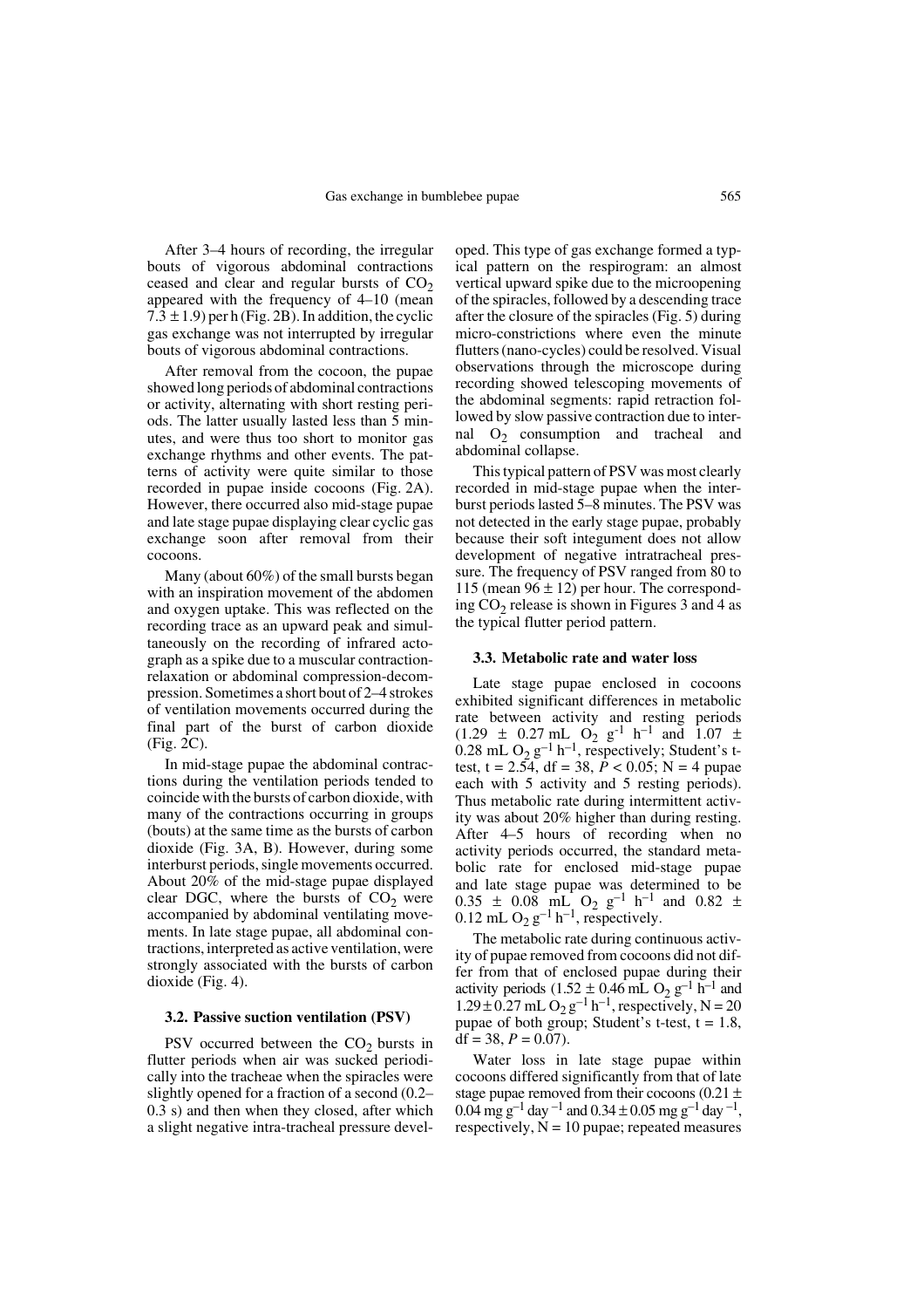

**Figure 3.** (A) A simultaneous recording of infrared actograph (upper trace, Volts) and electrolytic respirometer (lower trace) showing a coinciding trend of the abdominal contractions with the bursts of  $CO<sub>2</sub>$ release in mid-stage pupa of *B. terrestris* (181 mg). Between 18–20 min a burst of carbon dioxide occurs, which is not associated with active ventilation, the other bursts are accompanied with abdominal ventilating movements. (B) The bursts of  $CO<sub>2</sub>$  release recorded in the same pupae after switching the electrolytic respirometer to the infrared gas analyser. An activity period is seen between 30 and 40 min of the recording.

 $0.47$ 



Time (min)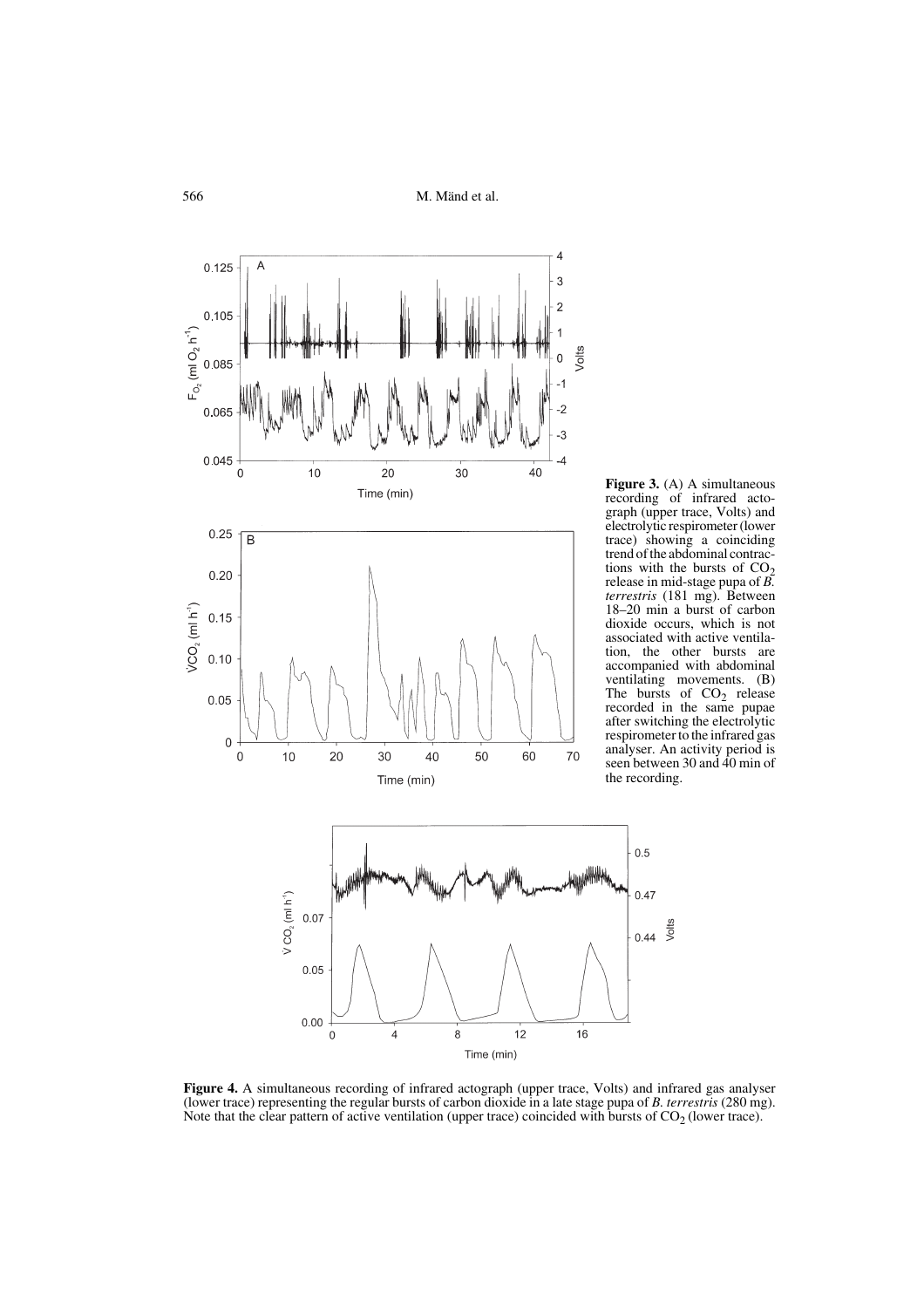

Figure 5. A typical pattern of passive suction ventilation in microcycles during an interburst period in a mid-stage pupa of *B. terrestris* (280 mg) recorded with an electrolytic respirometer. The almost vertical lines are due to the opening of the spiracles and convective and diffusive uptake of oxygen into the tracheae. The declining part of trace indicates the closing of the spiracles interrupted by nano-openings (flutter).

ANOVA,  $F_{1,9} = 91.0, P < 0.01$ ). Water loss of pupae after their removal from the cocoons rose noticeably due to the almost continuous activity. However, the cocoon itself could retard the transpiratory water loss from the pupa suggesting a vapour gradient between the saturated stagnant layer around the pupa and the ambient air which runs through the cocoon.

## **4. DISCUSSION**

In the present study, we used methods, which allowed simultaneous recording of metabolic rate and the normal patterns of the gas exchange and ventilatory movements of pupae of the bumblebee *B. terrestris* that had not been removed from their cocoons, which minimized stress to the insect.

It is well known that several stress factors may abolish the normal gas exchange cycles or cause their irregularity (Kestler, 1991; Möbius et al., 1996). Most of the *B. terrestris* pupae removed from their cocoons displayed an irregular pattern of gas exchange and body movements due to the abnormal environment, handling and apparatus stress. These activity periods sometimes alternated with resting periods, which were too short to observe normal patterns of gas exchange and body obligatory movements.

In this study, clear gas exchange cycles were recorded both in mid-stage and in late stage bumble bee pupae. Enclosed in the cocoon, the activity periods gradually shortened alternating with inactivity when short relatively frequent gas exchange cycles were displayed (9– 14 per h) in mid-pupae and late pupae. Further the activity periods were lost and regular larger bursts of  $CO<sub>2</sub>$  appeared (4–10 per h).

Previous studies have shown that adult foragers of *B. terrestris* exhibit DGC where all bursts of  $CO<sub>2</sub>$  are accompanied by active ventilating movements with a frequency of about two cycles per hour, when measured at  $5^{\circ}$ C (Kuusik et al., 2002), and that pre-diapause queens of *B. terrestris* exhibit two large DGC per hour at 18 °C (Beekman and Stratum, 1999).

In mid-stage pupae, weak abdominal contractions tended to coincide with the bursts; i.e., FV cycles were observed (Fig. 3A), however there occurred also FO cycles, where no ventilating movements were recorded. In late stage pupae (Fig. 4), only FV cycles were recorded, where all bursts of  $CO<sub>2</sub>$  were accompanied by movements of active ventilation with the frequency of 50–60 movements per hour.

Insect pupae exhibit a great diversity in their patterns of obligatory abdominal movements and in the coordination of these movements with gas exchange cycles (Tartes et al., 2002). Regular bouts of weak abdominal movements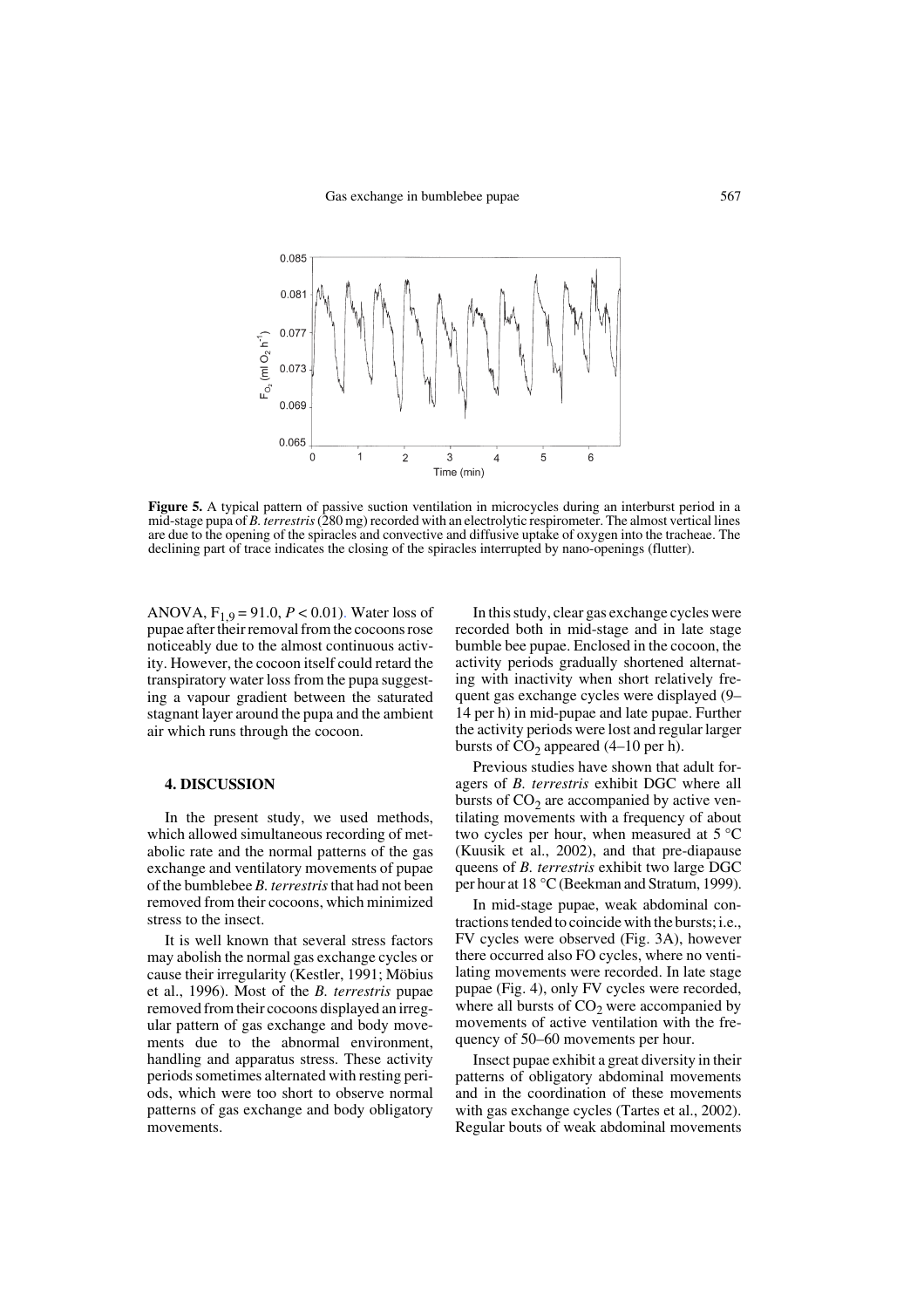have been described in pupae of the great wax moth *Galleria mellonella* (Kuusik et al., 1996; Tartes et al., 1999) but in this species bouts occurred independently of the short gas exchange cycles. Pupae of the Colorado potato beetle *Leptinotarsa decemlineata* exhibited large, small and microbursts of  $CO<sub>2</sub>$  but only the large bursts were associated with active ventilation bouts (Tartes et al., 2000; Kuusik et al., 2001).

In the mid-stage pupae of *B. terrestris*, we observed that not only  $CO<sub>2</sub>$  release but also  $O<sub>2</sub>$ uptake was intermittent. Each small burst in mid-stage pupa began with an inflow of  $O<sub>2</sub>$  into the tracheae. Similar patterns of intermittent  $O_2$ uptake have also been recorded from the pupae of *G. mellonella* (Kuusik et al., 1996) and of *Pieris brassicae* (Harak et al., 1999) using the same type of electrolytic respirometers. Intermittent  $O<sub>2</sub>$  uptake has also been reported from adults of the ant *Formica polyctena* (Martin et al., 2004) and several other insect species, mostly Coleoptera (Punt et al., 1957; Lighton, 1988; Bartholomew et al., 1985).

We recorded clear and real cycles of gas exchange in late stage pupae and even in pupae during mid-stage pupal development. We observed a typical pattern of PSV in microcycles of micro-constrictions, and micro-openings during the interburst periods of mid-stage pupae of *B. terrestris* are also probably typical*.* A similar pattern of PSV has been recorded from adult ants (foragers) of the species *F. polyctena* (Kuusik et al., 2004). The PSV acts as water conserving mechanism in many insects (see Kestler, 1978, 1980, 1982, 1985). In contrast to flow-through respirometry we can measure for the first time the combined  $O_2$ uptake by convection and by simultaneous diffusion as described in the theory of diffusive convective gas exchange by Kestler (1985). Figure 3 shows that not more than 21% of the volume of tracheal collapse in the micro-constriction period can be replaced by convection as the inflowing air contains only 21% oxygen. The rest or even more must be diffusion, which is modified by convection.

Herford (1938) observed PSV as the pulsations of tracheal collapse first in the soft skinned transparent flea. The tracheal collapse is caused by the faster decrease of the tracheal oxygen pressure  $(P<sub>O<sub>n</sub></sub>)$  than the rise in the presoxygen pressure  $(P_{Q_2})$  than the rise in the pressure of carbon dioxide  $(P_{CQ_2})$ , which causes a pressure fall. It leads to an abdominal collapse

as the compliant system shows higher volume than pressure change also observed in hard skinned *Hyalophora cecropia* and *Attacus atlantis* pupae. The lack of micro-cycles and PSV at higher SMR in discontinuous gas exchange cycle of early and late stage pupae is probably due to the fact that the spiracles start the micro-opening from a minimal basal opening width, which means that rapid air suction inflow into the tracheae can not occur (Kestler, 1985).

In our study, the simultaneous IRA recordings and respirograms allowed easy discrimination of the periods of activity and inactivity. From our results we also concluded that the respiration pattern and the obligatory abdominal movements in the pupal stage of bumblebees should be studied without removing the pupa from the cocoon to avoid the stress induced by handling, apparatus and environment.

## **ACKNOWLEDGEMENTS**

We thank Paul Kestler for his helpful review of an earlier version of the manuscript, and we thank three anonymous referees for their constructive comments. This work was supported by Grants from the Estonian Science Foundation, No. 5737, No. 5330 and, No. 4993. Rothamsted Research is grant-aided by the Biotechnology and Biological Sciences Research Council, UK.

**Résumé** – **Cycles d'échanges gazeux et ventilation active chez les nymphes du bourdon** *Bombus terrestris***.** Les bourdons sont connus pour être d'utiles pollinisateurs. Leur activité dépend de leur état physiologique et de leur santé et il est donc important de mettre au point des méthodes appropriées pour évaluer leurs conditions physiologiques. On ne dispose pas à l'heure actuelle de données sur les schémas d'échanges gazeux, ni sur les mouvements de ventilation chez les nymphes de bourdons à l'intérieur de leur cocon. Cet article rend compte d'une étude portant sur le taux métabolique (MR), les schémas d'échanges gazeux et les mouvements de ventilation chez les nymphes de *Bombus terrestris* L. à l'intérieur de leur cocon.

Nous avons enregistré simultanément le taux métabolique basal (SMR), l'émission discontinue de bouffées et de micro-bouffées de  $CO<sub>2</sub>$  et la consommation cyclique d'oxygène, i.e. les cycles discontinus d'échanges gazeux (DGC), ainsi que les mouvements de ventilation sur des nymphes d'âge moyen et des nymphes âgées de *B. terrestris*, sans les extraire de leur cocon. Un actographe-microrespiromètre électrolytique a été utilisé pour enregistrer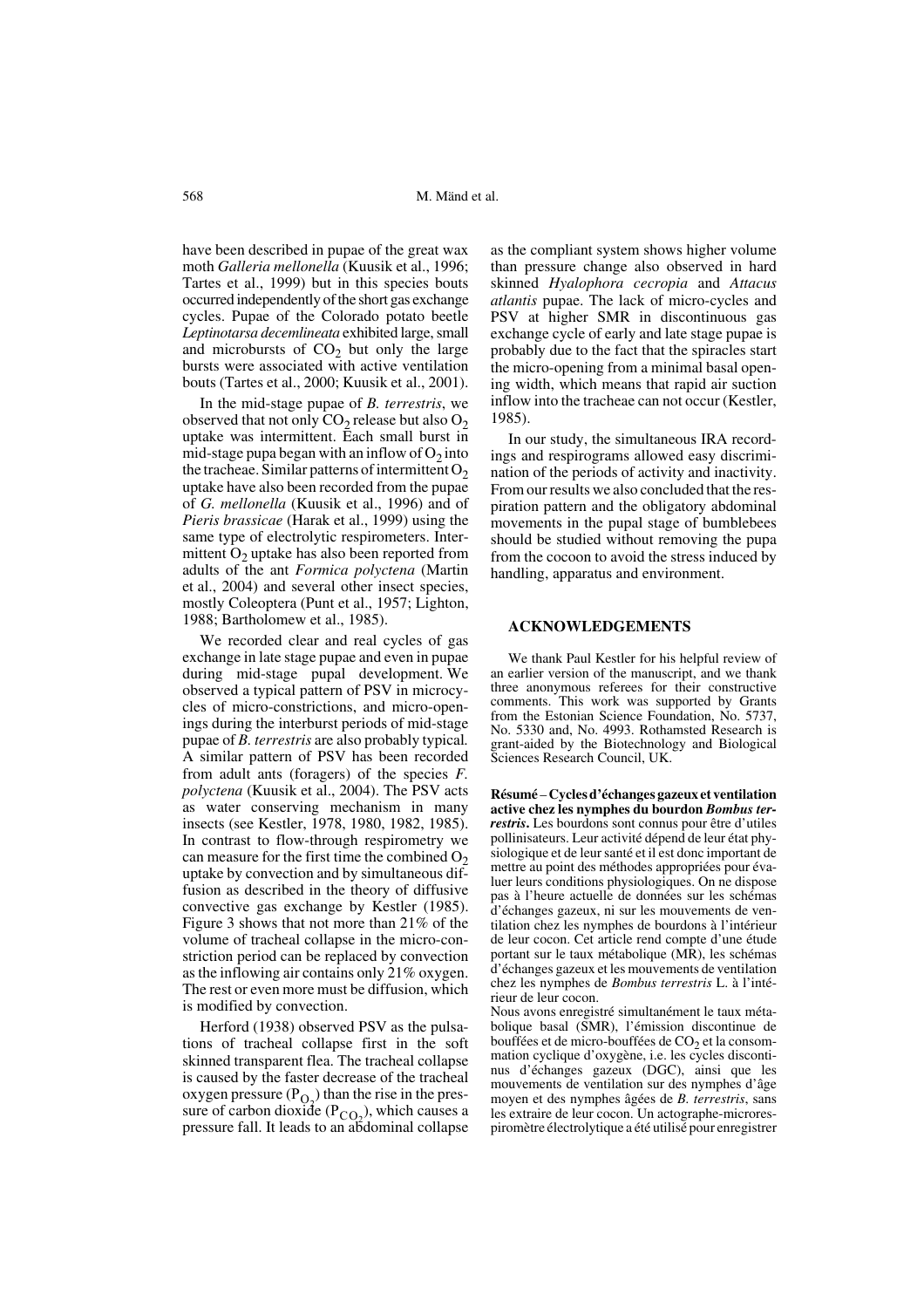les DGC et les SMR. Le respiromètre était couplé à un actographe infrarouge (IRA). La chambre de l'insecte pouvait être reliée soit à l'analyseur de gaz infrarouge (IRGA), soit au respiromètre électrolytique sans perturbation pour l'insecte (Fig. 1).

Cette étude a permis d'enregistrer pour la première fois des cycles d'échanges gazeux nets chez les nymphes d'âge moyen et chez les âgées. Chez ces dernières toutes les bouffées de  $\overline{CO}_2$  étaient associées à une ventilation active (Fig. 4). Chez les nymphes plus jeunes, seul un échange gazeux plus continu a été observé, vraisemblablement en raison du tégument trop mou du corps. La ventilation passive par succion (PSV) s'est produite chez les nymphes quand l'air était aspiré périodiquement dans les trachées lors de micro-ouvertures des spiracles puis de leur fermeture. Ce type d'échange gazeux a donné un profil typique sur le respirogramme (Fig. 5). Après avoir été extraites de leur cocon, les nymphes ont perdu significativement plus d'eau en raison de leur activité presque continue.

Nous en concluons que le profil respiratoire au stade nymphal doit être étudié sans que la nymphe ne soit extraite du cocon, afin d'éviter le stress induit par la manipulation, l'appareil et l'environnement.

#### *Bombus terrestris* **/ échanges gazeux discontinus / ventilation passive par succion / taux métabolique de base / respirométrie**

**Zusammenfassung** – **Diskontinuierliche Gasaustauschzyklen und aktive Ventilierung bei Puppen der Hummel** *Bombus terrestris.* Hummeln sind wichtige Bestäuber und ihre Aktivität hängt von ihrem physiologischen und Gesundheitszustand ab. Aus diesem Grund ist es wichtig, angemessene Methoden zur Bestimmung des physiologischen Zustands zur Hand zu haben. Für die Puppenphase gibt es für Hummeln bisher keine Informationen zum Gasaustausch und zur Ventilation. Die vorliegende Arbeit erhebt erstmals solche Informationen zur Metabolismusrate (MR), zum Gasaustauschmuster und zu Ventilationsbewegungen bei *Bombus terrestris* L. Puppen, die in ihren Kokons belassen wurden.

Die Standardmetabolismusrate (SMR), die diskontinuierliche  $CO<sub>2</sub>$ -Abgabe in Form von Stössen oder Mikrostössen und die zyklische Aufnahme von Sauerstoff, d.h. die diskontinuierlichen Gasaustauschzyklen (DGC) wurden simultan mit den Ventilationsbewegungen an mittleren bis späten Puppenstadien registriert. Die Puppen verblieben hierzu innerhalb ihres jeweiligen Kokons. Für die DGC und SMR-Registrierung wurde ein elektrolytischer Mikrospirometer-Aktograph eingesetzt. Das Respirometer war mit einem Infrarot-Aktograph (IRA) kombiniert, und die Insektenkammer konnte zwischen dem Infrarot-Gasanalysator (IRGA) und dem elektrolytischen Respirometer hin- und hergeschaltet werden, ohne das Insekt zu stören (Abb. 1). Im späten Puppenstadium waren alle CO<sub>2</sub>-Abgabestösse mit aktiven Ventilationsbewegungen verbunden (Abb. 4), während in früheren Puppenstadien, offensichtlich bedingt durch das noch zu weiche Integument, ein kontinuierlicherer Gasaustausch zu beobachten war. Eine passive Suktionsventilierung (PSV) war zu beobachten, wenn Puppen periodisch Luft in die Tracheen einsogen. Die Stigmata wurden dazu kurzzeitig geöffnet und dann wieder geschlossen. Diese Art des Gasaustausches bildete das typische Muster in den Respirogrammen (Abb. 5). Nach der Entnahme aus ihren Kokons stieg bei Puppen der Wasserverlust signifikant an, offensichtlich als Konsequenz ihrer kontinuierlichen Aktivität. Der Kokon scheint also den respiratorischen Wasserverlust bei Puppen in Grenzen zu halten. Zur Vermeidung von Stress als Folge von Manipulation, Apparatur und Umgebungsbedingungen sollten deshalb bei Hummeln Untersuchungen zur Atmungsphysiologie im Puppenstadium stets innerhalb der Kokons durchgeführt werden.

#### *Bombus terrestris* **/ passive Suktionsventilation / Standardmetabolismusrate / Respirometrie**

## **REFERENCES**

- Bartholomew G.A., Lighton J.R.B., Louw G.N. (1985) Energetics of locomotion and patterns of respiration in tenebrionid beetles from the Namib desert, J. Comp. Physiol. B 155, 155–162.
- Beekman M., Stratum van P. (1999) Respiration in bumblebee queens: effect of life phase on the discontinuous ventilation cycle, Entomol. Exp. Appl*.* 92, 295–298.
- Hadley N.R. (1994) Ventilatory patterns and respiratory transpiration in adult terrestrial insects, Physiol. Zool. 67, 175–189.
- Harak M., Lamprecht I., Kuusik A., Hiiesaar K., Metspalu L., Tartes U. (1999) Calorimetric investigations of insect metabolism and development under the influence of a toxic plant extract, Thermochim. Acta 333, 39–48.
- Heinrich B. (1974) Der Hummelstaat, List Verlag, München, Leipzig.
- Herford G.M. (1938) Tracheal pulsation in the flea, J. Exp. Biol. 15, 327–338.
- Hetz S.K. (1994) Untersuchung zu Atmung, Kreislauf und Säure-Basen-Regulation an Puppen der tropischen Schmetterlingsgattungen Ornithoptera, Troides and Attacus, Dissertation zur Erlangung des Doktorgrades, University Erlangen-Nürnberg.
- Hetz S.K., Psota E., Wasserthal L.T. (1999) Roles of aorta, ostia and tracheae in heartbeat and respiratory gas exchange in pupae of *Troides rhadamantus* Staudinger 1888 and *Ornithoptera priamus* L. (Lepidoptera, Papilionidae), Int. J. Insect Morphol. Embryol. 28, 131–144.